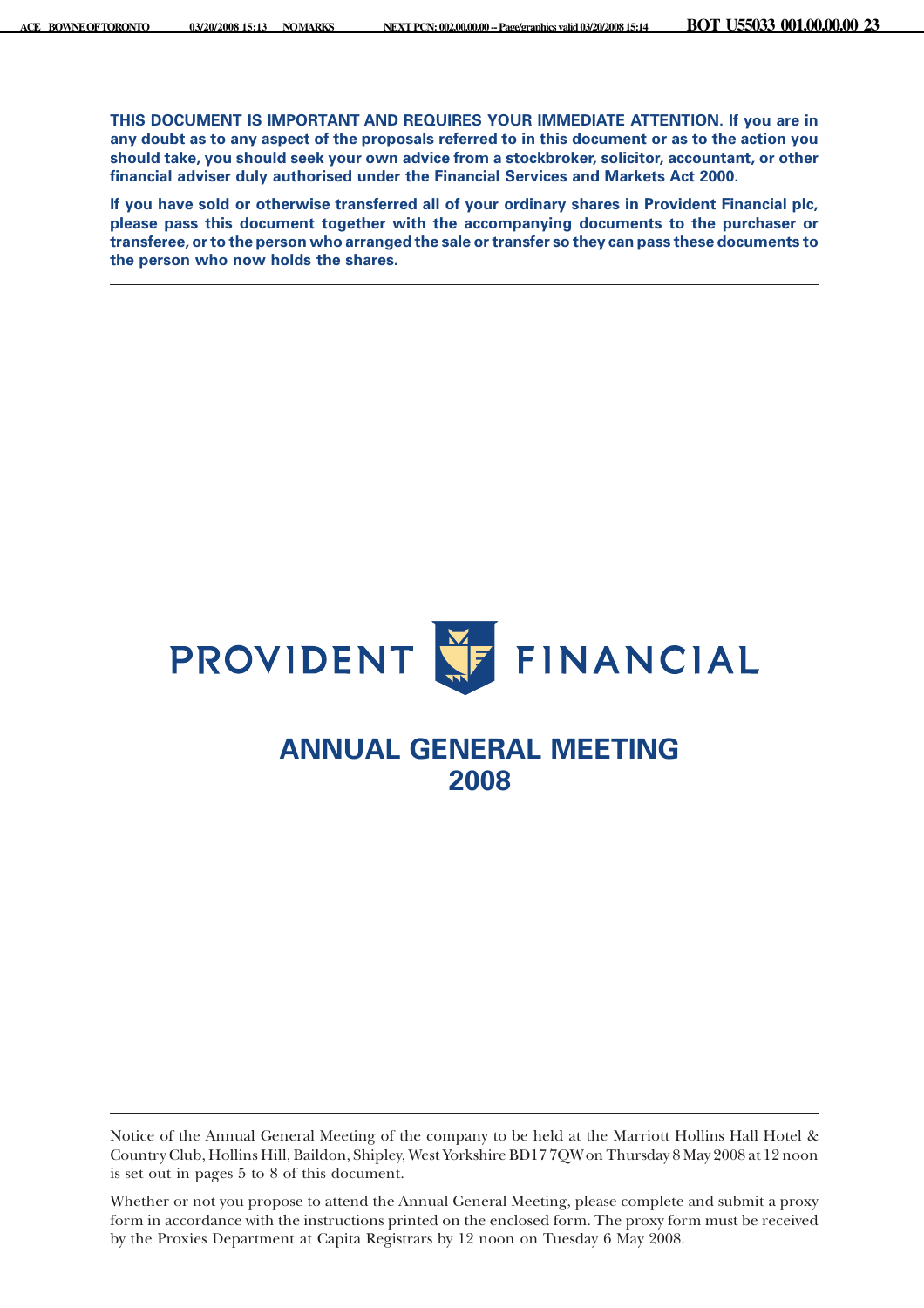

## **Provident Financial plc**

(incorporated and registered in England and Wales under number 668987)

**Registered Office:** Colonnade Sunbridge Road Bradford West Yorkshire BD1 2LQ

31 March 2008

*To shareholders and members of the Provident Financial Company Nominee Scheme*

#### **Notice of Annual General Meeting**

Dear Shareholder,

I am pleased to be writing to you with details of our Annual General Meeting ("AGM") which we are holding at the Marriott Hollins Hall Hotel & Country Club, Hollins Hill, Baildon, Shipley, West Yorkshire BD17 7QW on Thursday 8 May 2008 at 12 noon. The formal notice of Annual General Meeting is set out on pages 5 to 8 of this document.

If you would like to vote on the resolutions but cannot come to the AGM, please fill in the proxy form sent to you with this notice and return it to our registrars as soon as possible. Members of the Provident Financial Company Nominee Scheme must ensure that their proxy request form is received by 12 noon on Monday 5 May 2008. Shareholders must ensure that their proxy form is received by 12 noon on Tuesday 6 May 2008.

# **Final dividend**

Shareholders are being asked to approve a final dividend of 38.1p per ordinary share for the year ended 31 December 2007. If you approve the recommended final dividend, this will be paid on 20 June 2008 to all ordinary shareholders who were on the register of members at the close of business on 16 May 2008.

# **Provident Financial Long Term Incentive Scheme 2006 (the "LTIS")**

Shareholders are being asked to approve the proposed amendments to the rules of the LTIS which are set out in more detail at Appendix II on page 14 of this document which in the main include the removal of the 5% anti-dilution limit to enable the LTIS to continue to operate for the foreseeable future. However, it is not proposed that the 10% anti-dilution limit be removed and this will be retained in accordance with best practice and published investor guidelines.

## **Provident Financial plc 2007 Employee Benefit Trust (the "EBT")**

Shareholders are also being asked to approve the establishment of the EBT. The EBT has recently been established by the company for the purposes of facilitating the operation of the LTIS. In addition shareholders are being asked, in accordance with clause 3.11 of the trust deed establishing the EBT, to authorise the company to issue ordinary shares in the capital of the company to the trustee of the EBT for the purposes of satisfying awards granted pursuant to the LTIS. A summary of the principal terms of the EBT can be found at Appendix III on page 15 of this document.

# **New Articles of Association**

We are also asking shareholders to approve a number of amendments to our Articles of Association primarily to reflect the provisions of the Companies Act 2006. An explanation of the main changes between the proposed and the existing Articles of Association is set out at Appendix IV on pages 16 to 18 of this document.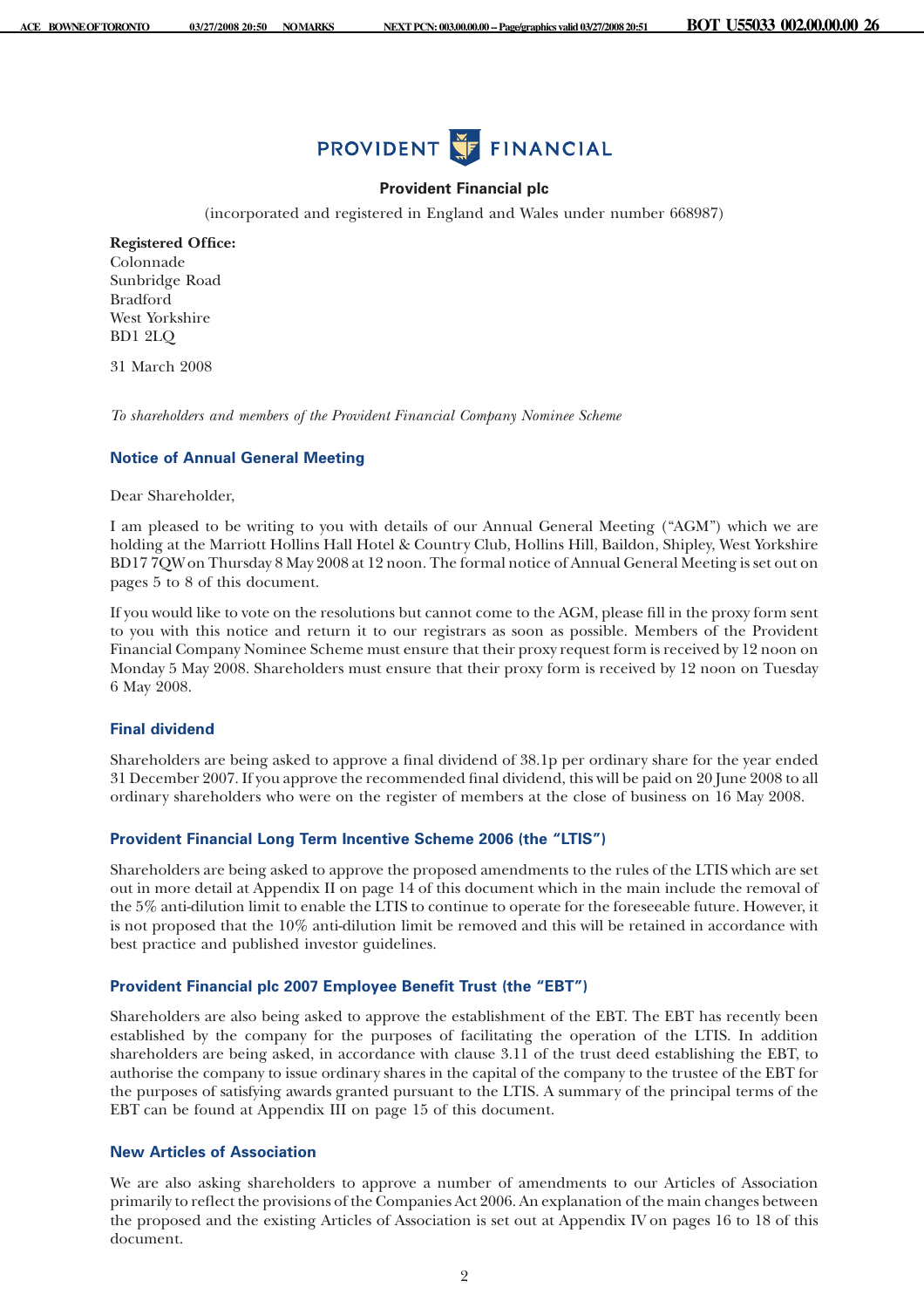In addition, the AGM will cover the usual routine business, including:

adoption of the directors' report and the financial statements;

approval of the directors' remuneration report;

appointment of directors;

re-appointment of directors; and

re-appointment of auditors and the directors' authority to pay them.

Resolutions 11, 12, 15 and 16 deal with additional matters. Resolution 11 renews the authority of the company to allot relevant securities. Resolution 12 confers authority on the company to make certain political donations. Resolution 15 confers authority to enable the company to purchase its own shares. Resolution 16 gives the directors authority to allot shares in the company for cash in certain circumstances. Resolutions 11, 12, 15 and 16 are similar to resolutions which shareholders have passed in previous years.

Explanatory notes on all the business to be considered at this year's AGM appear on pages 9 to 12 of this document.

The directors consider that all the resolutions to be put to the meeting are in the best interests of the company and its shareholders as a whole. Your board will be voting in favour of them and unanimously recommends that you do so as well.

Yours sincerely,

# **John van Kuffeler**

Chairman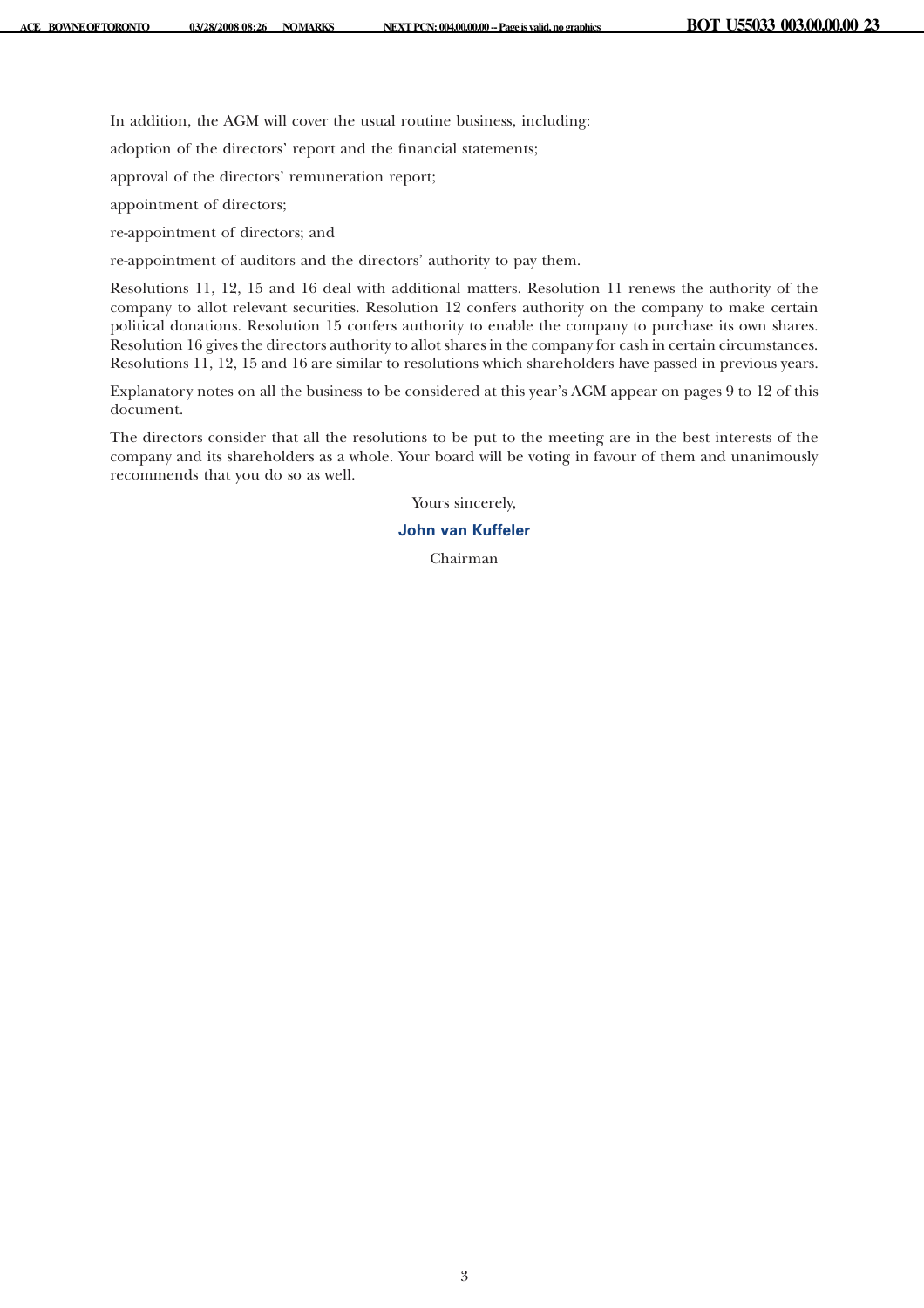## *Inspection of documents*

*The following documents will be available for inspection at the company's registered office, Colonnade, Sunbridge Road, Bradford, West Yorkshire BD1 2LQ during normal business hours (9.00am to 5.00pm on weekdays) until the time of the AGM and at the Marriott Hollins Hall Hotel & Country Club, Hollins Hill, Baildon, Shipley, West Yorkshire BD17 7QW from 11.00am until the conclusion of the AGM:*

- *Copies of the executive directors' service contracts*
- *Copies of letters of appointment of the non-executive directors*

*The following documents will be available for inspection at the company's registered office, Colonnade, Sunbridge Road, Bradford, West Yorkshire BD1 2LQ and at the offices of Slaughter and May, One Bunhill Row, London EC1Y 8YY during normal business hours (9.00am to 5.00pm on weekdays) until the time of the AGM and at the Marriott Hollins Hall Hotel & Country Club, Hollins Hill, Baildon, Shipley, West Yorkshire BD17 7QW from 11.00am until the conclusion of the AGM:*

- *A copy of the proposed new rules of the Provident Financial Long Term Incentive Scheme 2006 and a copy of the existing rules marked to show the changes being proposed in resolution 13*
- *A copy of the trust deed dated 11 September 2007 and made between the company and Kleinwort Benson (Jersey) Trustees Limited establishing the Provident Financial plc 2007 Employee Benefit Trust as referred to in resolution 14*
- *A copy of the proposed new Articles of Association of the company, and a copy of the existing Articles of Association marked to show the changes being proposed in resolution 17.*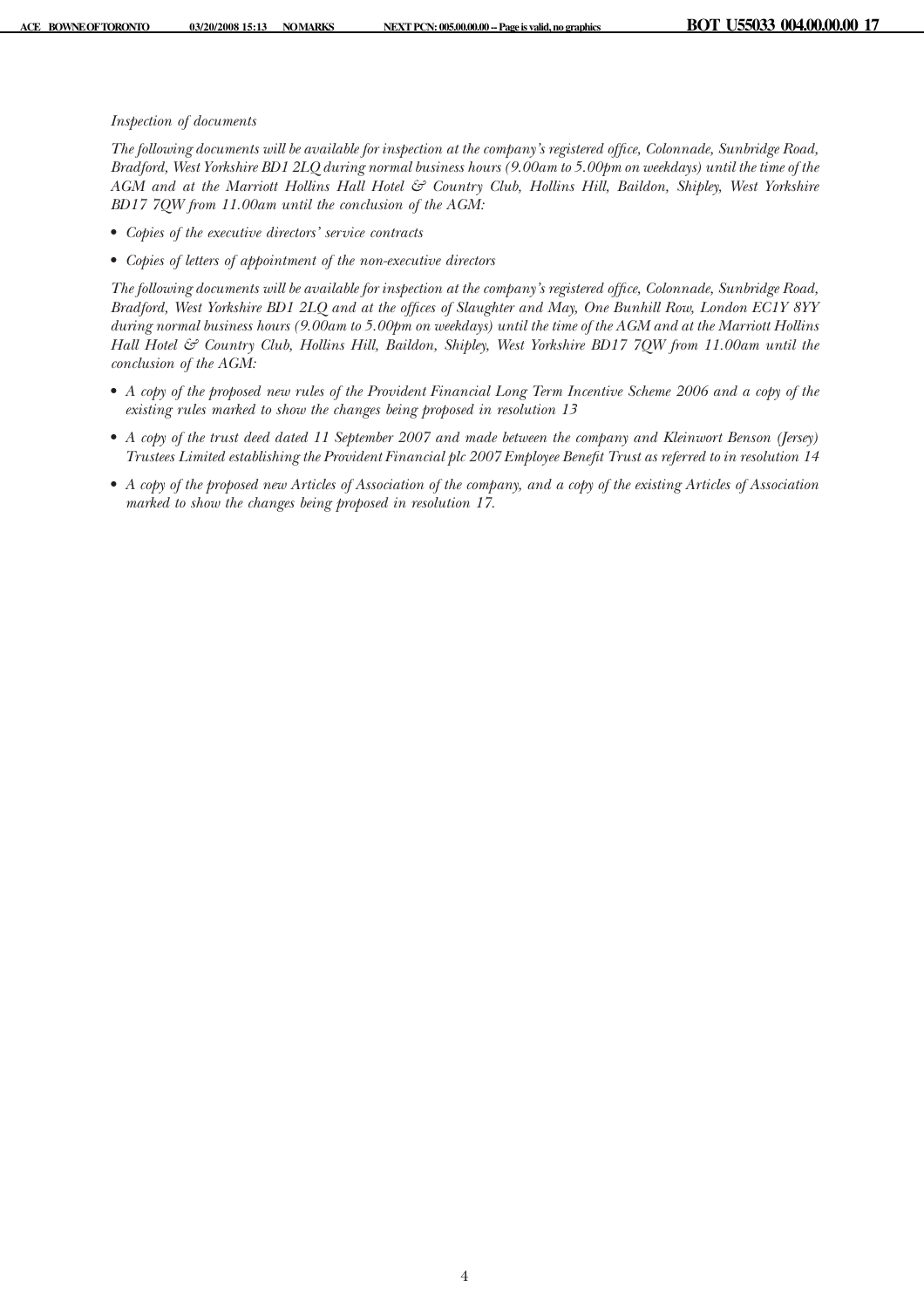# **Provident Financial plc**

# **NOTICE OF ANNUAL GENERAL MEETING**

The forty-eighth annual general meeting of Provident Financial plc will be held at the Marriott Hollins Hall Hotel & Country Club, Hollins Hill, Baildon, Shipley, West Yorkshire BD17 7QW on Thursday 8 May 2008 at 12 noon. You will be asked to consider and pass the resolutions below. Resolutions 15 to 17 (inclusive) will be proposed as special resolutions. All other resolutions will be proposed as ordinary resolutions.

# **Ordinary resolutions**

- 1. That the directors' report and the audited financial statements of the company for the year ended 31 December 2007 be adopted.
- 2. That the directors' remuneration report for the year ended 31 December 2007 be approved.
- 3. That a final dividend of 38.1p per share on the ordinary shares of 208 ⁄11p each in respect of the year ended 31 December 2007 be declared and paid on 20 June 2008 to the holders of such ordinary shares on the register of members of the company at the close of business on 16 May 2008.
- 4. That Chris Gillespie be appointed as a director of the company.
- 5. That Manjit Wolstenholme be appointed as a director of the company.
- 6. That Andrew Fisher be re-appointed as a director of the company.
- 7. That John Maxwell be re-appointed as a director of the company.
- 8. That John van Kuffeler be re-appointed as a director of the company.
- 9. That PricewaterhouseCoopers LLP be re-appointed as auditors of the company to hold office until the conclusion of the next general meeting at which accounts are laid before the company.
- 10. That the directors be authorised to determine the auditors' remuneration.
- 11. That the directors be authorised generally, and without conditions, to exercise the powers of the company to allot relevant securities (with the meaning of Section 80 of the Companies Act 1985) up to an aggregate nominal amount of £8,975,879 which authority shall expire on 7 May 2013 (unless previously revoked, renewed or varied by the company in a general meeting) save that the company may, before such expiry, make an offer or agreement which would or might require relevant securities to be allotted after such expiry and the directors may allot relevant securities in pursuance of such an offer or agreement as if the authority confirmed hereby had not expired. This authority shall be in substitution for, and replace, the general authority granted by the company in the annual general meeting held on 30 April 2003.
- 12. That in accordance with sections 366 and 367 of the Companies Act 2006, the company and all companies that are its subsidiaries at any time during the period for which this resolution is effective are authorised to:
	- 12.1 make political donations to political parties and/or independent election candidates not exceeding £50,000 in total;
	- 12.2 make political donations to political organisations other than political parties, not exceeding £50,000 in total; and
	- 12.3 incur political expenditure not exceeding £50,000 in total;

(as such terms are defined in sections 363 to 365 of the Companies Act 2006) provided that the aggregate amount of any such donations and expenditure shall not exceed £50,000 during the period beginning on the date of the passing of this resolution and expiring at the conclusion of the annual general meeting of the company in 2009.

- 13. That the rules of the Provident Financial Long Term Incentive Scheme 2006 be amended in the manner set out in Appendix II on page 14 of this document, such amendments to be effective on the date upon which the remuneration committee of the company adopts such amendments.
- 14. That the Provident Financial plc 2007 Employee Benefit Trust (the "EBT"), the principal terms of which are summarised in Appendix III on page 15 of this document, be and is hereby approved and that the directors be authorised in accordance with clause 3.11 of the trust deed establishing the EBT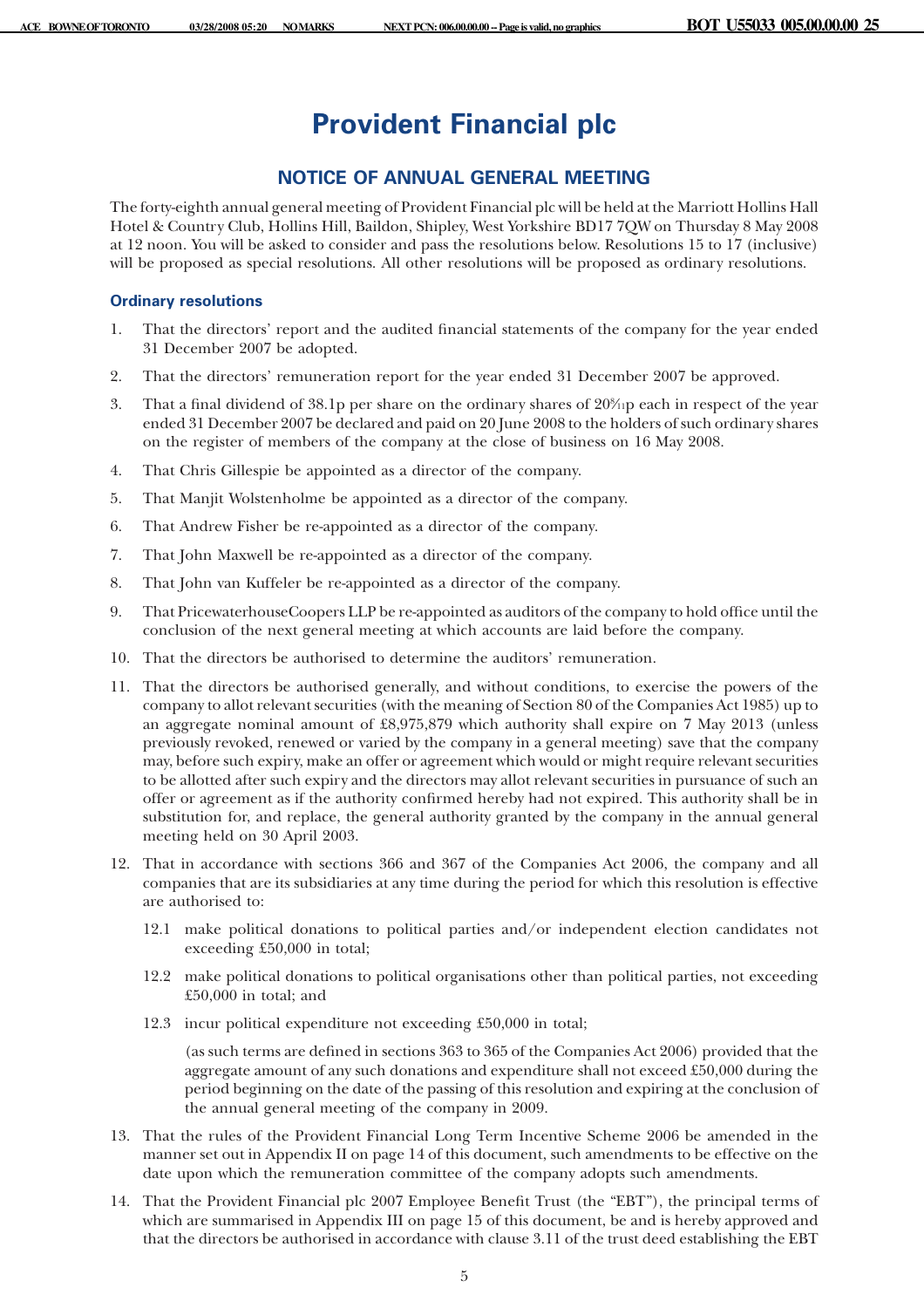to issue ordinary shares in the capital of the company to the trustee of the EBT for the purposes of satisfying awards made by the trustee pursuant to the Provident Financial Long Term Incentive Scheme 2006.

# **Special resolutions**

- 15. That the company is authorised, generally and without conditions, to make market purchases (within the meaning of section 163 of the Companies Act 1985) of its own ordinary shares of 20<sup>%</sup>ip each ("ordinary shares"), provided that:
	- 15.1 the company may not purchase more than 13,122,630 ordinary shares;
	- 15.2 the minimum price which the company may pay for each ordinary share is the nominal value;
	- 15.3 the maximum price (excluding expenses) which the company may pay for each ordinary share is 5% over the average of the middle-market price of an ordinary share, based on the London Stock Exchange Daily Official List, for the five business days immediately before the day on which the company agrees to purchase the ordinary shares;
	- 15.4 this authority will last from the date of this annual general meeting until the end of the next annual general meeting or, if earlier, until 7 May 2009; and
	- 15.5 the company may agree, before the authority ends, to purchase ordinary shares even though the purchase is, or may be, completed after the authority ends.
- 16. That the directors be authorised pursuant to section 95 of the Companies Act 1985 to allot equity securities (as defined in section 94 of the Companies Act 1985) for cash pursuant to the authority conferred by Resolution 11, as set out in this notice of annual general meeting, and sell relevant shares (as defined in section 94 of the Companies Act 1985) held by the company as treasury shares (as defined in section 162A of the Companies Act 1985) for cash, as if section 89(1) of the Companies Act 1985 did not apply to such allotment or sale, provided that this power shall be limited to:
	- 16.1 the allotment of equity securities where such securities are offered (whether by way of rights issue, open offer or otherwise) to the holders of ordinary shares in the capital of the company in proportion (as nearly as may be) to the number of ordinary shares then held by them (subject to any exceptions which the directors believe are necessary or expedient in relation to fractional entitlements or legal and practical problems under the laws of any territory or the requirements of any regulatory body or stock exchange of any territory); and
	- 16.2 any other allotment of equity securities up to an aggregate nominal amount of £1,359,981.

Unless previously revoked, renewed or varied, such power shall expire on 7 May 2009, provided that the company may before that date make an offer or agreement which would or might require equity securities to be allotted or treasury shares to be sold after that date and the directors shall be entitled to allot such securities or sell such treasury shares in pursuance of such offer or agreement as if the power conferred by this agreement had not expired. All authorities previously conferred under section 95 of the Companies Act 1985 shall be revoked, provided that such revocation shall not have retrospective effect.

17. That the Articles of Association produced to the meeting be adopted as the Articles of Association of the company in substitution for, and to the exclusion of, the existing Articles of Association.

West Yorkshire BD1 2LQ

Registered Office: By order of the Board Colonnade Kenneth J Mullen Sunbridge Road General Counsel and Company Secretary Bradford 31 March 2008

Registered in England and Wales No. 668987

6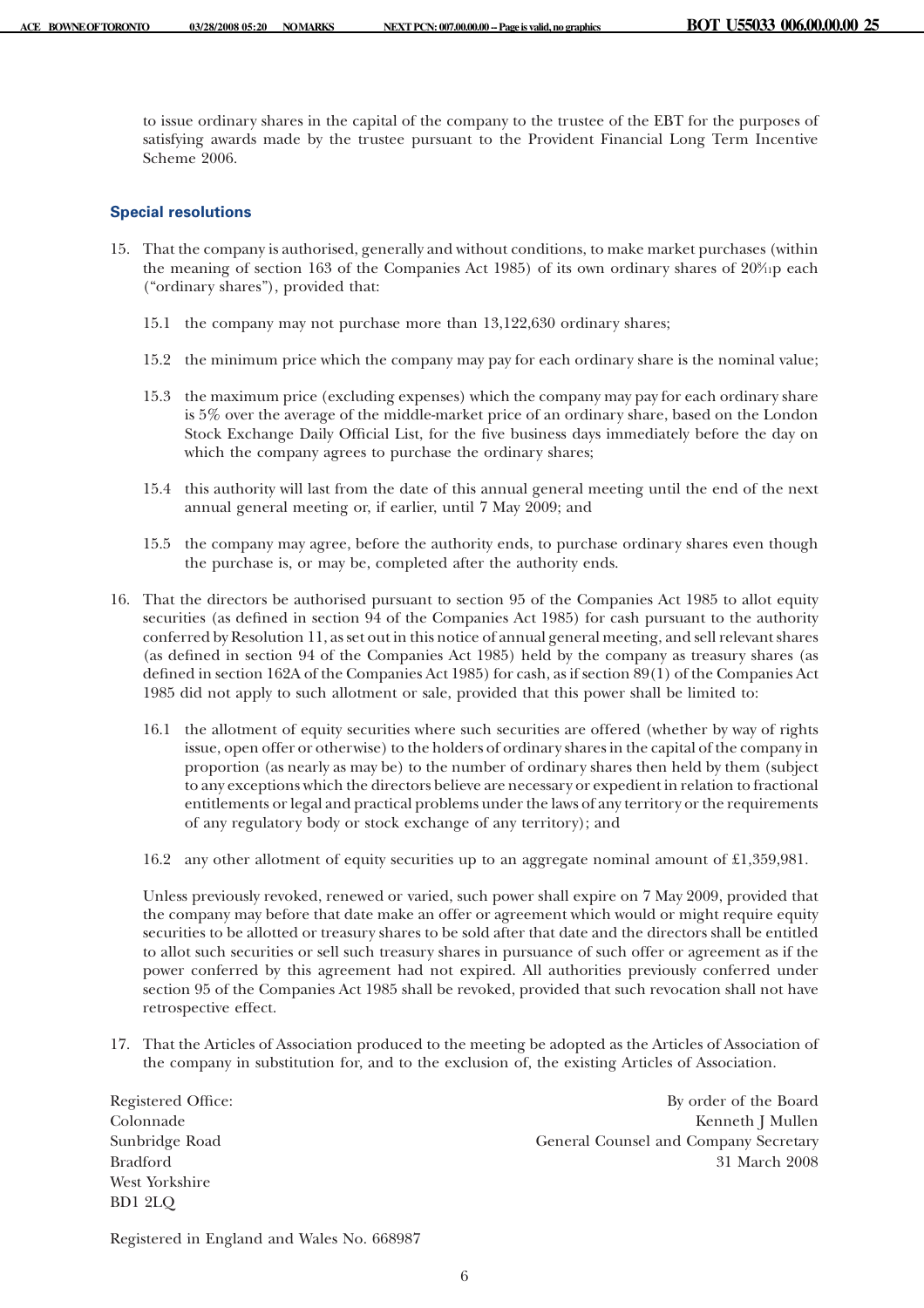## **Notes**

- 1. Members are entitled to appoint a proxy to exercise all or any of their rights to attend and to speak and vote on their behalf at the meeting. A shareholder may appoint more than one proxy in relation to the Annual General Meeting provided that each proxy is appointed to exercise the rights attached to a different share or shares held by that shareholder. A proxy need not be a shareholder of the company. A proxy form which may be used to make such appointment and give proxy instructions accompanies this notice. If you do not have a proxy form and believe that you should have one, or if you require additional forms, please contact Capita Registrars on 0871 664 0300 (calls cost 10p per minute plus network extras).
- 2. To be valid any proxy form or other instrument appointing a proxy must be received by post or (during normal business hours only) by hand by the Proxies Department at Capita Registrars no later than 12 noon on Tuesday 6 May 2008. (For members of the Provident Financial Nominee Scheme, proxies must be received by 12 noon on Monday 5 May 2008).
- 3. The return of a completed proxy form, other such instrument or any CREST Proxy Instruction (as described in paragraph 7 below) will not prevent a shareholder attending the Annual General Meeting and voting in person if he/she wishes to do so.
- 4. To be entitled to attend and vote at the Annual General Meeting (and for the purpose of the determination by the company of the votes they may cast), shareholders must be registered on the Register of Members of the company at 12 noon on Tuesday 6 May 2008 (or, in the event of any adjournment, 12 noon on the date which is two days before the time of the adjourned meeting). Changes to the Register of Members after the relevant deadline shall be disregarded in determining the rights of any person to attend and vote at the meeting.
- 5. As at 28 March 2008 (being the last business day prior to the publication of this notice) the company's issued share capital consists of 131,226,305 ordinary shares, carrying one vote each. Therefore, the total voting rights in the company as at 28 March 2008 are 131,226,305.
- 6. CREST members who wish to appoint a proxy or proxies through the CREST electronic proxy appointment service may do so by using the procedures described in the CREST Manual. CREST Personal Members or other CREST sponsored members, and those CREST members who have appointed a service provider(s), should refer to their CREST sponsor or voting service provider(s), who will be able to take the appropriate action on their behalf.
- 7. In order for a proxy appointment or instruction made using the CREST service to be valid, the appropriate CREST message (a "CREST Proxy Instruction") must be properly authenticated in accordance with CRESTCo's specifications, and must contain the information required for such instruction, as described in the CREST Manual. The message, regardless of whether it constitutes the appointment of a proxy or is an amendment to the instruction given to a previously appointed proxy must, in order to be valid, be transmitted so as to be received by the issuer's agent (ID RA10) by 12 noon on Tuesday 6 May 2008. For this purpose, the time of receipt will be taken to be the time (as determined by the timestamp applied to the message by the CREST Application Host) from which the issuer's agent is able to retrieve the message by enquiry to CREST in the manner prescribed by CREST. After this time any change of instructions to proxies appointed through CREST should be communicated to the appointee through other means.
- 8. CREST members and, where applicable, their CREST sponsors, or voting service providers should note that CRESTCo does not make available special procedures in CREST for any particular message. Normal system timings and limitations will, therefore, apply in relation to the input of CREST Proxy Instructions. It is the responsibility of the CREST member concerned to take (or, if the CREST member is a CREST personal member, or sponsored member, or has appointed a voting service provider, to procure that his CREST sponsor or voting service provider(s) take(s)) such action as shall be necessary to ensure that a message is transmitted by means of the CREST system by any particular time. In this connection, CREST members and, where applicable, their CREST sponsors or voting system providers are referred, in particular, to those sections of the CREST Manual concerning practical limitations of the CREST system and timings.
- 9. The company may treat as invalid a CREST Proxy Instruction in the circumstances set out in Regulation 35(5)(a) of the Uncertificated Securities Regulations 2001.
- 10. Shareholders should note that it is possible that, pursuant to requests made by shareholders of the company under section 527 of the Companies Act 2006, the company may be required to publish on a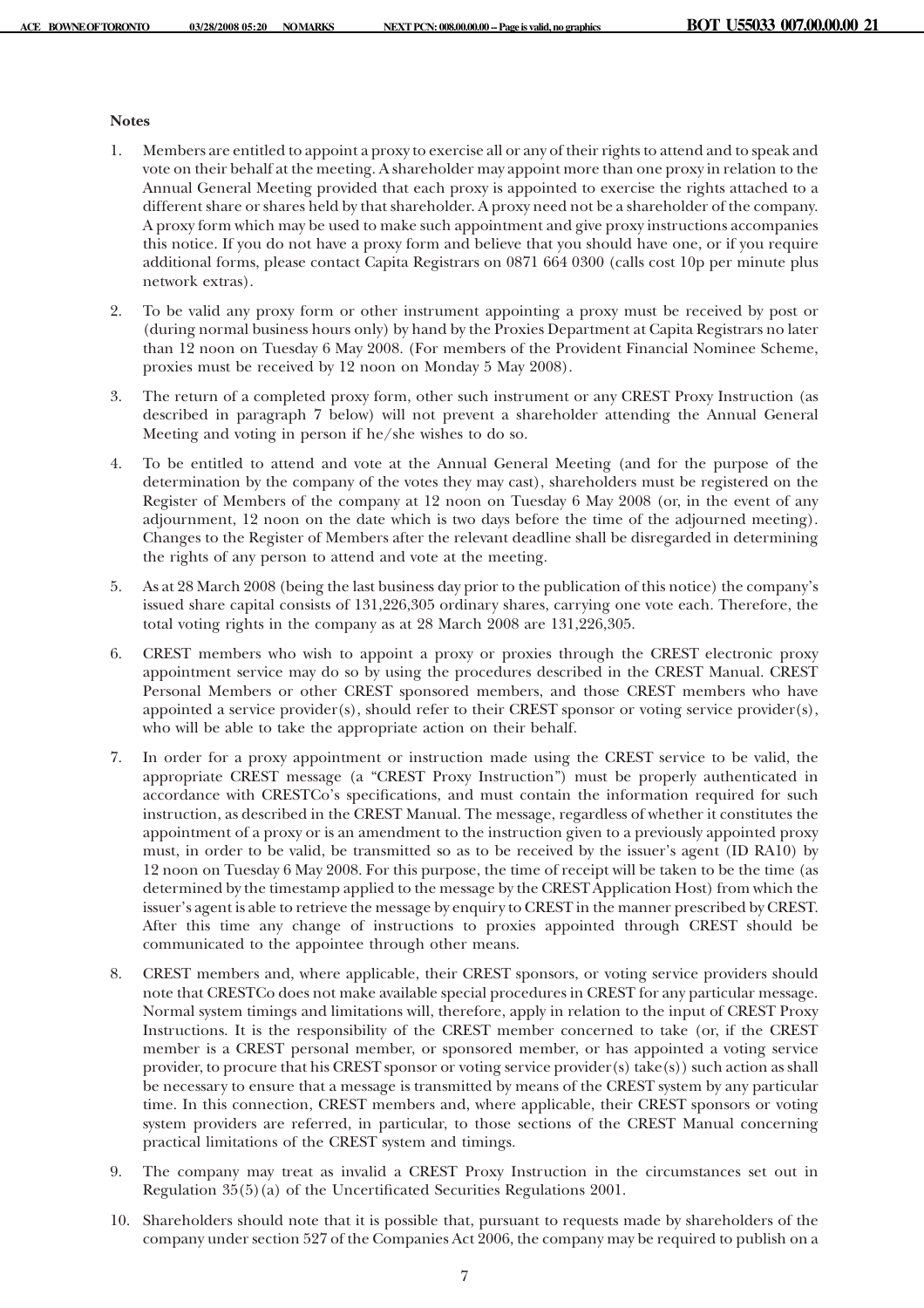website a statement setting out any matter relating to: (i) the audit of the company's accounts (including the auditor's report and the conduct of the audit) that are to be laid before the Annual General Meeting; or (ii) any circumstance connected with an auditor of the company ceasing to hold office since the previous meeting at which annual accounts and reports were laid in accordance with section 437 of the Companies Act 2006. The company may not require the shareholders requesting any such website publication to pay its expenses in complying with sections 527 or 528 of the Companies Act 2006. Where the company is required to place a statement on a website under section 527 of the Companies Act 2006, it must forward the statement to the company's auditor not later than the time when it makes the statement available on the website. The business which may be dealt with at the Annual General Meeting includes any statement that the company has been required under section 527 of the Companies Act 2006 to publish on a website.

11. In order to facilitate voting by corporate representatives at the meeting, arrangements will be put in place at the meeting so that (i) if a corporate shareholder has appointed the chairman of the meeting as its corporate representative to vote on a poll in accordance with the directions of all of the other corporate representatives for that shareholder at the meeting, then on a poll those corporate representatives will give voting directions to the chairman and the chairman will vote (or withhold a vote) as corporate representative in accordance with those directions; and (ii) if more than one corporate representative for the same corporate shareholder attends the meeting but the corporate shareholder has not appointed the chairman of the meeting as its corporate representative, a designated corporate representative will be nominated, from those corporate representatives who attend, who will vote on a poll and the other corporate representatives will give voting directions to that designated corporate representative. Corporate shareholders are referred to the guidance issued by the Institute of Chartered Secretaries and Administrators on proxies and corporate representatives (www.icsa.org.uk) for further details of this procedure. The guidance includes a sample letter of representation if the chairman is being appointed as described in (i) above.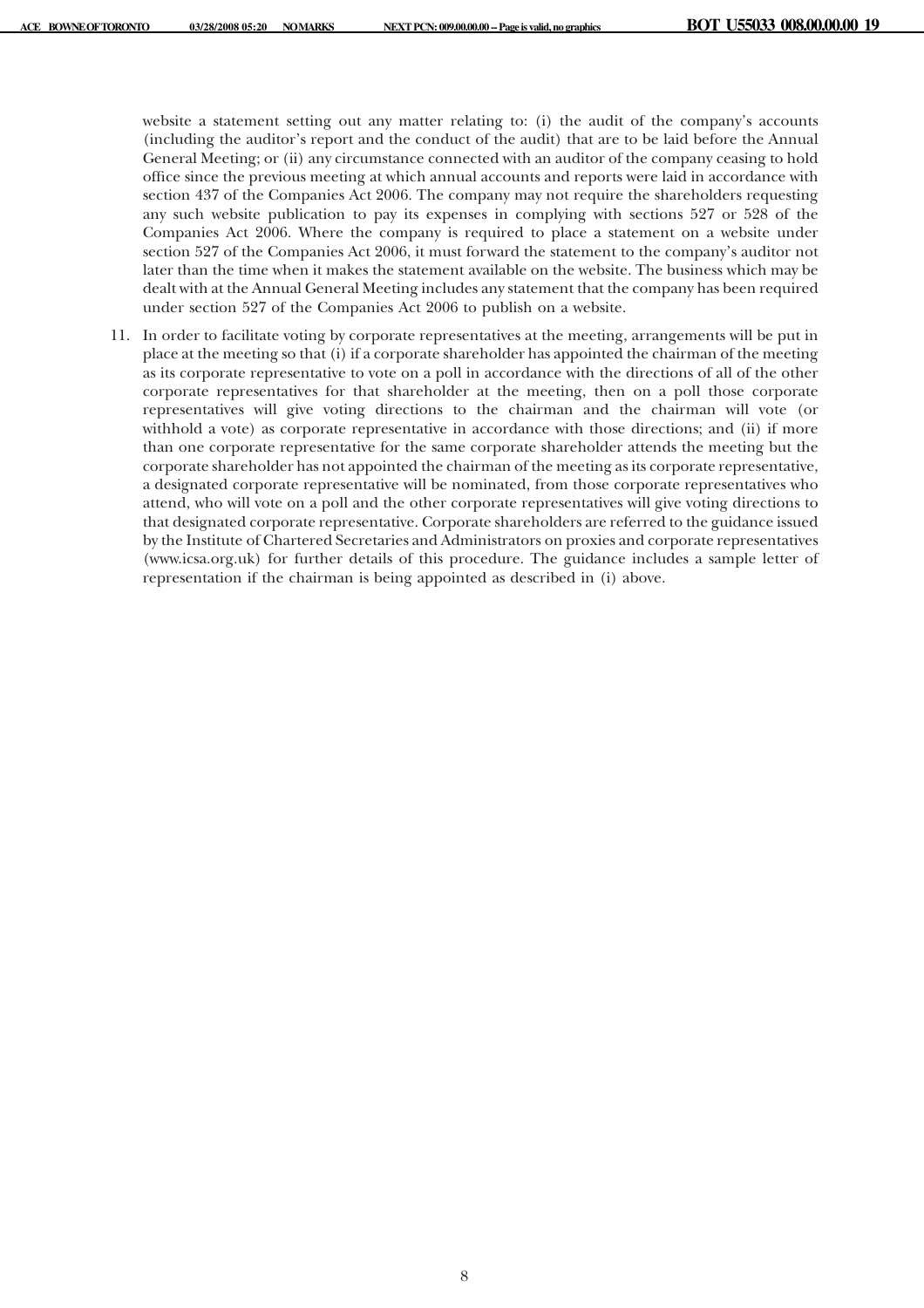# **EXPLANATORY NOTES TO THE NOTICE OF ANNUAL GENERAL MEETING**

The notes on the following pages give an explanation of the proposed resolutions.

Resolutions 1 to 14 are proposed as ordinary resolutions. This means that for each of those resolutions to be passed, more than half of the votes cast must be in favour of the resolution. Resolutions 15 to 17 are proposed as special resolutions. This means that for each of those resolutions to be passed, at least threequarters of the votes cast must be in favour of the resolution.

## **Resolution 1: Directors' report and financial statements**

The directors' report and the audited financial statements of the company for the year ended 31 December 2007 (the "annual report") have been made available to shareholders and will be presented at the AGM. The annual report may also be accessed on the company's website at www.providentfinancial.com.

# **Resolution 2: Directors' remuneration report**

The directors' remuneration report is contained in the annual report. It may also be accessed on the company's website at www.providentfinancial.com.

## **Resolution 3: Dividend**

Shareholders must approve the final dividend for each ordinary share. However, the final dividend cannot be more than the amount which the directors recommend (which is 38.1p for each ordinary share). Under the Articles of Association of the company the directors can pay interim dividends (these are dividend payments made during the year). The final dividend proposed in this resolution is in addition to the interim dividend of 25.4p for each ordinary share which was paid on 28 November 2007.

## **Resolutions 4 & 5: Appointment of Directors**

Chris Gillespie and Manjit Wolstenholme were appointed to the board on 16 July 2007. Under the Articles of Association of the company they will hold office only until the AGM at which they will be eligible for appointment. Chris Gillespie and Manjit Wolstenholme have both confirmed that they will stand for appointment. There is further information about these directors and the board committees on which they sit in Appendix I of these explanatory notes.

#### **Resolutions 6, 7 & 8: Re-appointment of directors retiring under the Articles of Association**

The Articles of Association of the company state that a third of the directors must retire at the AGM. (This does not include directors appointed by the board since the last AGM). Furthermore, each director must offer himself for re-appointment every three years and annually once he has served for nine years. All three directors have confirmed that they will stand for re-appointment. There is information about them and the board committees on which they sit in Appendix I of these explanatory notes.

In accordance with the Combined Code it is confirmed that a formal performance evaluation has been carried out and that each of these directors continues to be an effective member of the board and to demonstrate commitment to the role.

#### **Resolutions 9 & 10: Re-appointment and remuneration of auditors**

The company is obliged by law to re-appoint its auditors annually. The audit committee considered the reappointment of PricewaterhouseCoopers LLP at its meeting in February 2008 and recommended this to the board.

## **Resolution 11: Power to allot shares**

An authority to allot shares up to an aggregate nominal amount of £8,780,000 was granted to the directors in 2003 with an expiry date of 29 April 2008. It is now proposed to renew this authority in respect of 43,304,680 shares. The amount of the shares to which this authority applies represents approximately 33% of the issued ordinary share capital of the company as at 28 March 2008. The power will last for five years unless revoked, renewed or varied.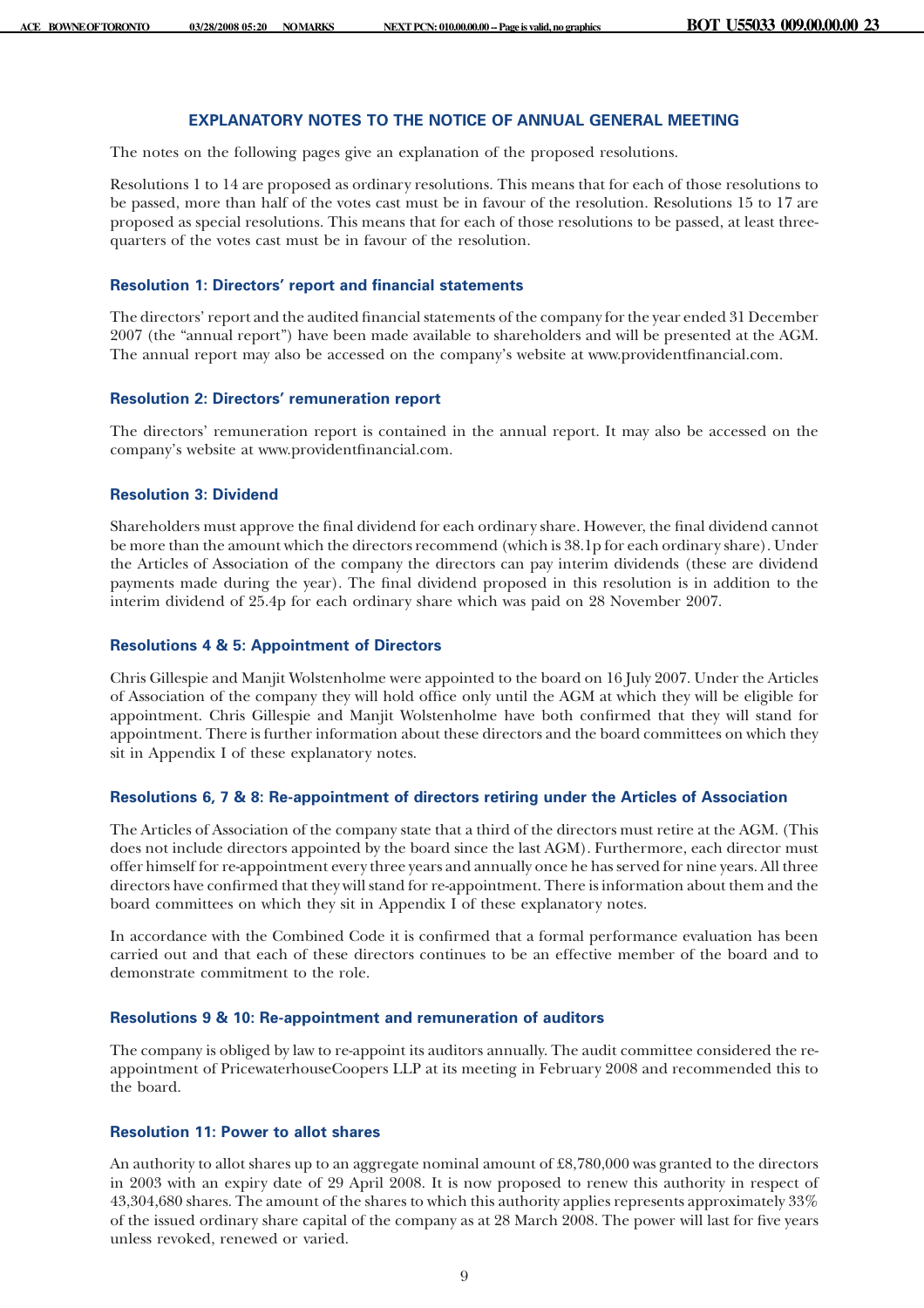#### **Resolution 12: Authority to make political donations**

This resolution renews the resolution that was passed at the 2007 annual general meeting and seeks approval from shareholders to enable the company to make donations or incur expenditure which it would otherwise be prohibited from making or incurring by the Companies Act 2006.

Amongst other things, the Companies Act 2006 prohibits companies and their subsidiaries from making political donations or incurring political expenditure in excess of an aggregate of £5,000 in relation to a political party or other political organisation or an independent election candidate in the 12 month period following the date of their first annual general meeting after the new legislation came into effect (and in each succeeding 12 month period), unless such donations and expenditure have been approved in advance by the company's shareholders.

The company and its subsidiaries do not currently make donations to political parties and do not intend to do so in the future. However, the Companies Act 2006 contains wide definitions of "political donation", "political organisation", "political expenditure" and "political party" and, as a result, it is possible that the company and its subsidiaries may be prohibited from supporting bodies which it is in the shareholders' interests for the company to support; for example, bodies concerned with policy review or law reform, with the representation of the business community or sections of it or special interest groups. If this resolution is passed the company and its subsidiaries will be authorised to make donations and incur expenditure which might otherwise be prohibited by the legislation, up to a limit of, in aggregate, £50,000. The directors consider that the authority is necessary to provide the company with comfort that it will not, because of uncertainties as to the scope and interpretation of the legislation, unintentionally commit a technical breach of it. It will also allow the company and its subsidiaries to provide financial and other support to organisations which it is in shareholders' interests for the company to support.

As permitted under the Companies Act 2006, the resolution extends not only to the company but also covers all companies which are subsidiaries of the company at any time the authority is in place. The resolution authorises the company and its subsidiaries to:

(i) make political donations to political parties or independent election candidates not exceeding £50,000 in total;

(ii) make political donations to political organisations other than political parties not exceeding £50,000 in total; and

(iii) incur political expenditure not exceeding £50,000 in total provided that the aggregate amount of any such donations and expenditure shall not exceed £50,000 in the period up to the company's next annual general meeting.

As required by the Companies Act 2006, the resolution is in general terms and does not purport to authorise particular donations.

# **Resolution 13: Amendments to Long Term Incentive Scheme 2006**

The company demerged its international business pursuant to the approval of the company's shareholders given at an extraordinary general meeting of the company held on 13 July 2007.

As part of the demerger, the ordinary shares in the capital of the company were consolidated so that each shareholder of the company on the register of members at 5.00 pm on Friday 13 July 2007 received one consolidated share in the capital of the company for every two non consolidated shares held in the capital of the company.

Accordingly the number of shares in the issued share capital of the company was halved once this share consolidation became effective on 16 July 2007.

The consolidation of the company's shares in this manner has had the following consequence in relation to the company's ability to operate the Provident Financial Long Term Incentive Scheme 2006 (the "LTIS"):

The LTIS contains two anti-dilution limits which limit the number of shares in the capital of the company which may be newly issued in any ten year period for the purpose of satisfying awards made under the LTIS. Importantly, the anti-dilution limits operate by reference to the issued share capital in existence on the day preceding the date of any proposed grant of an award under the LTIS, so that broadly:

(a) in any ten year period, the aggregate number of newly issued shares which may be used under the LTIS and any other share incentive scheme operated by the company, cannot exceed 10 per cent of the issued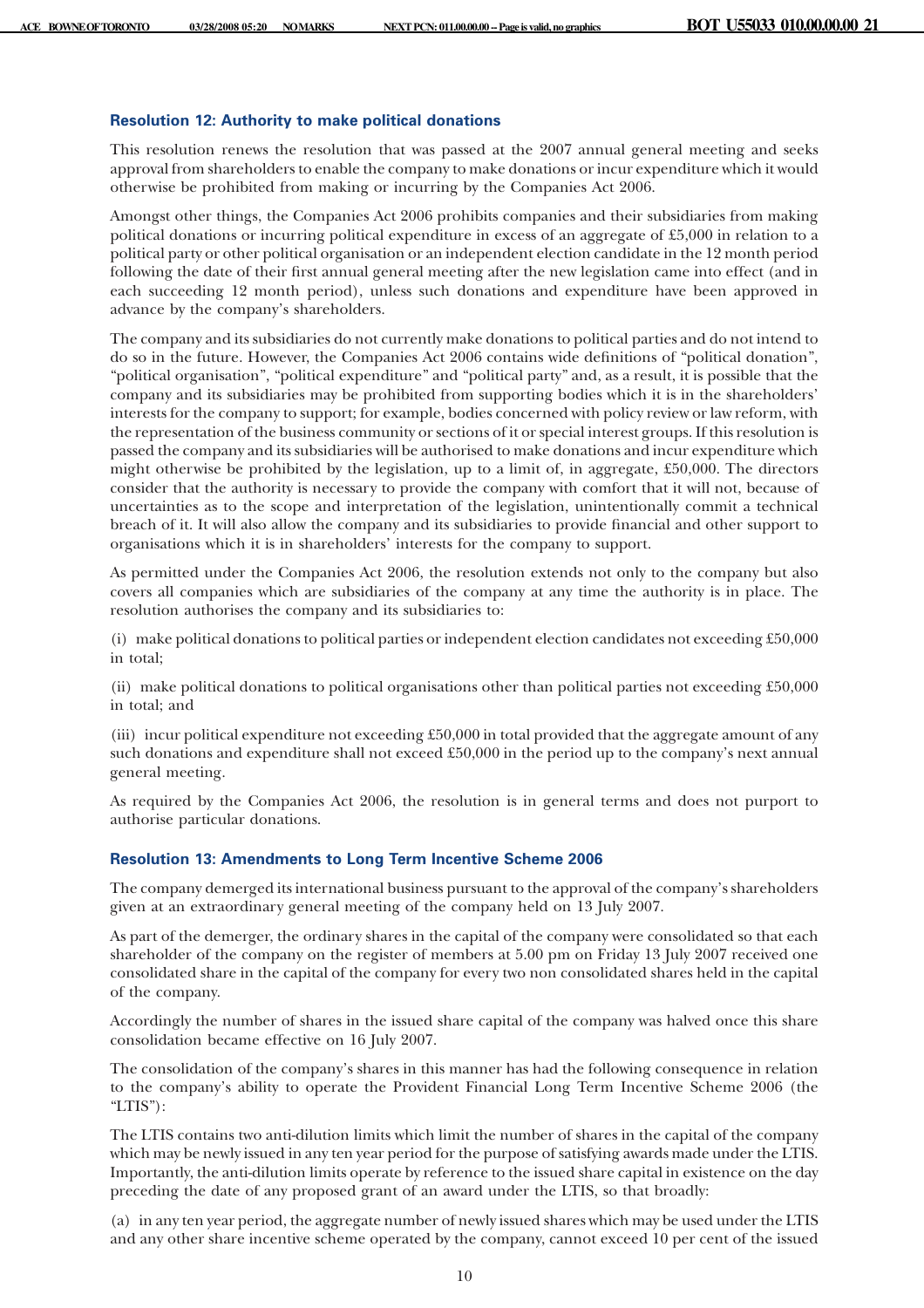share capital of the company on the day before the proposed date of grant of an award ("10 per cent antidilution limit"); and

(b) in any ten year period, the aggregate number of newly issued shares which may be used under the LTIS and any share incentive scheme (other than a HM Revenue & Customs approved Share Incentive Plan or Save As You Earn Scheme or similar all employee scheme) operated by the company, cannot exceed 5 per cent of the issued share capital of the company on the day before the proposed date of grant of an award ("5 per cent anti-dilution limit").

Immediately prior to the consolidation of the company's shares these anti-dilution limits provided the company with approximately 4,000,000 shares over which it could make further awards under the LTIS and approximately 13,500,000 shares over which it could make further awards under the LTIS and all other share incentive schemes operated by the company. This was a sufficient number of shares to allow the company to make awards for the foreseeable future, in accordance with the remuneration policies operated by the company. However, immediately upon the consolidation of the company's shares becoming effective, and the number of shares in issue being reduced to half the amount in existence before the consolidation, the 5 per cent anti-dilution limit was fully utilised. The directors are of the view that it is in the best interests of shareholders and the company to rectify this consequence of the consolidation of the company's shares as it severely inhibits the company's ability to effectively incentivise and retain the key executives and senior management now responsible for driving the success of the company.

It is therefore proposed that the 5 per cent anti-dilution limit be temporarily removed from the LTIS as this will enable the company to continue operating the LTIS with newly issued shares for the foreseeable future. In due course, the company intends to re-introduce the 5 per cent anti-dilution limit when the LTIS can be effectively operated in accordance with and subject to a 5 per cent anti-dilution limit.

However, it is not proposed that the 10 per cent anti dilution limit should be removed from the LTIS and this will be retained in accordance with best practice and published investor guidelines. If the 5 per cent anti-dilution limit is removed the company will have approximately 3,000,000 shares over which it will be able to make awards using newly issued shares pursuant to the LTIS and its other share incentive schemes. Whilst this will not be as many shares as were available before the demerger it will be sufficient to allow the company to effectively incentivise the key executives and senior management in the short term.

Full details of the proposed amendments to the LTIS are contained in Appendix II of these explanatory notes.

# **Resolution 14: Establishment of Employee Benefit Trust**

Full details of the principal terms of the Provident Financial plc 2007 Employee Benefit Trust (the "EBT") which was established by the company on 11 September 2007 are included in Appendix III of this document and the trust deed itself will be available for inspection as noted on page 4 of this document.

When the EBT was established it was initially proposed that the EBT would satisfy awards made under the LTIS by purchasing shares in the capital of the company in the market and to date the EBT has been operated on this limited basis. However, if the shareholders approve the proposed amendments to the LTIS which will allow the company to issue new shares under the LTIS, the company will to be able to issue shares to the trustee of the EBT for the purposes of satisfying awards made pursuant to the LTIS.

As currently drafted the trust deed establishing the trust prohibits the trustee from subscribing for shares unless and until the shareholders of the company have approved the establishment of the EBT in general meeting (clause 3.11 of the trust deed) and hence the company is seeking shareholder approval of the EBT and the authority to issue shares to the trustee of the EBT for the purposes of satisfying awards under the LTIS.

The directors are of the view that it is in the best interests of shareholders and the company for shares to be issued to the trustee of the EBT as the current restriction on the ability for the trustee to subscribe for shares in the capital of the company contained in the trust deed severely inhibits the use of the EBT in conjunction with the LTIS and the ability for the company to effectively incentivise and retain the key executives and senior management.

# **Resolution 15: Authority for the company to purchase its own shares**

This resolution renews the resolution that was passed at the 2007 annual general meeting giving the company authority to purchase its own shares in the market up to a maximum of approximately 10% of the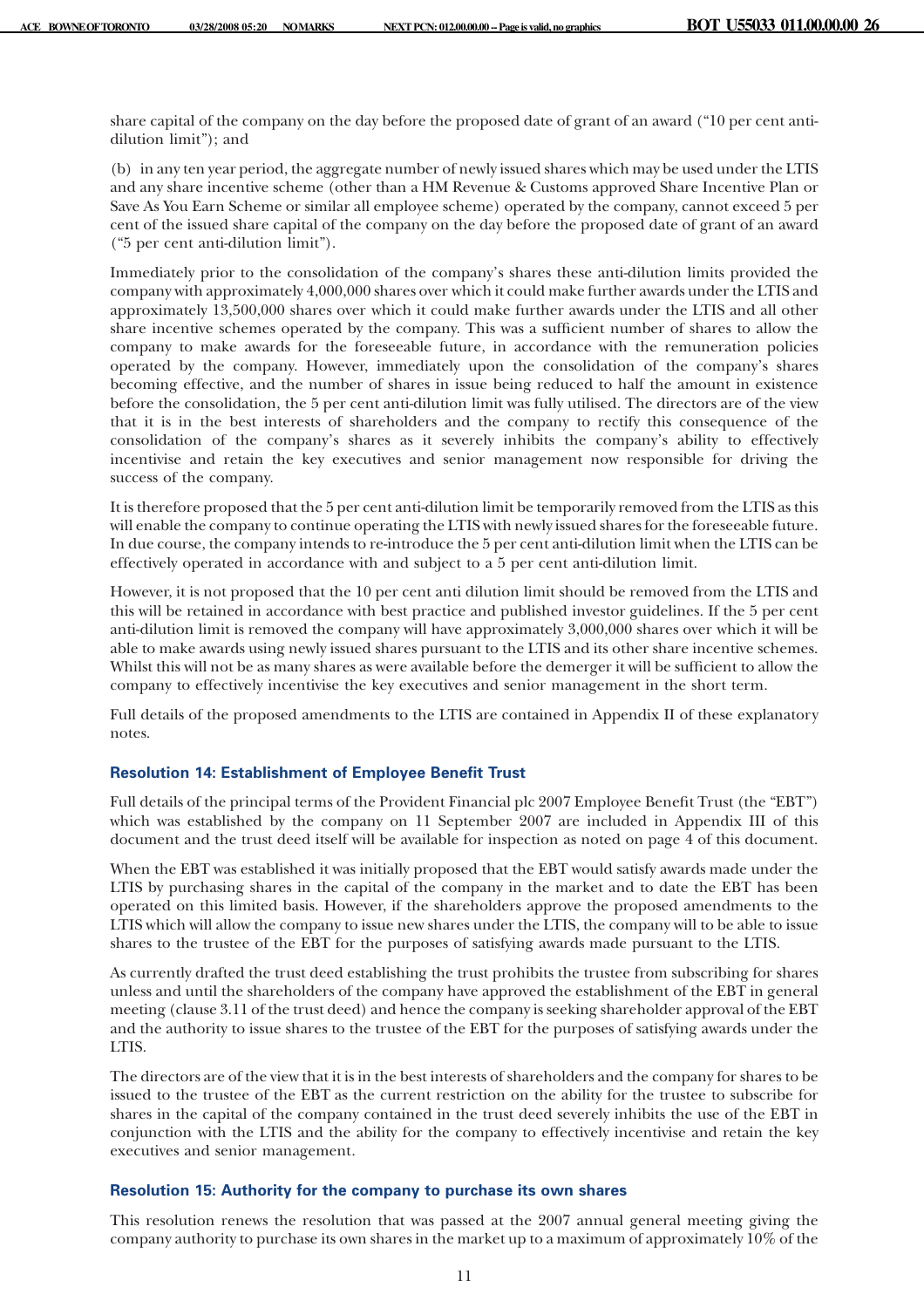issued ordinary share capital of the company. No shares were purchased pursuant to that authority. The resolution sets out the maximum number of shares which may be purchased, which is approximately 10% of the issued ordinary share capital of the company as at 28 March 2008, the highest and lowest prices which may be paid and the date when this authority runs out. If any shares are purchased, they will be either cancelled or held in treasury. Any such decision will be made by the directors at the time of purchase on the basis of the shareholders' best interests. If the directors decide to hold such shares as treasury shares, any subsequent issue of these treasury shares for the purposes of equity based incentive schemes will be treated as being included in the 10% anti-dilution limit in those schemes.

The directors are committed to managing the capital of the company effectively. Any purchases would be made only if to do so would result in an increase in earnings per share of the company and would be in the best interests of shareholders generally. Earnings per share is the profit after tax of the company divided by the weighted average number of shares in issue during the year. The directors have no present intention of making purchases of the company's shares pursuant to this authority.

## **Resolution 16: Power to allot shares for cash**

Resolution 7 passed at the 2003 annual general meeting gave the directors power to allot shares up to an aggregate nominal amount of £8,780,000 up until 29 April 2008. Resolution 16 passed at the 2007 annual general meeting gave the directors authority to allot shares for cash up to an aggregate nominal amount of £1,328,606 up until 15 May 2008. No shares were issued pursuant to these authorities. It is now proposed to seek further authority to allot shares for cash.

This resolution gives the directors power to allot equity securities in exchange for cash and to sell treasury shares other than to existing holders of ordinary shares in proportion to their holdings. Equity securities are ordinary shares in the company (but do not include shares which are allotted under employees' share schemes). This power is limited to an offer of equity securities by way of a rights issue or an open offer or similar procedure under which a company offers existing shareholders the chance to acquire new shares. The number of shares they can acquire depends on the number of shares they already own. This is one way by which companies can raise extra capital. However, the rules in some countries make it difficult to include shareholders in those countries in such offers. The power given by this resolution means that the directors can make separate arrangements for those shareholders. The directors may also make separate arrangements for any fractions of shares which are left over.

In addition, this power allows the directors to issue ordinary shares for cash or sell treasury shares without first having to offer the shares to existing shareholders, up to a maximum of 6,561,315 shares. This is approximately 5% of the issued ordinary share capital of the company on 28 March 2008.

The Association of British Insurers have issued guidelines recommending that a company should not issue shares for cash (without first offering them to existing shareholders) in any one year in excess of 5% of the issued ordinary share capital of the company as shown in its last accounts and in excess of an aggregate of 7.5% in any rolling period of three years. It is the company's intention to comply with these guidelines.

The company does not currently hold any treasury shares.

## **Resolution 17: Adoption of new Articles of Association**

It is proposed in resolution 17 to adopt new Articles of Association (the "New Articles") in order to update the company's current Articles of Association (the "Current Articles") primarily to take account of changes in English company law brought about by the Companies Act 2006.

The principal changes introduced in the New Articles are summarised in Appendix IVof these explanatory notes. Other changes, which are of a minor, technical or clarifying nature and also some more minor changes which merely reflect changes made by the Companies Act 2006 have not been noted in Appendix IV. The New Articles showing all the changes to the Current Articles are available for inspection, as noted on page 4 of this document.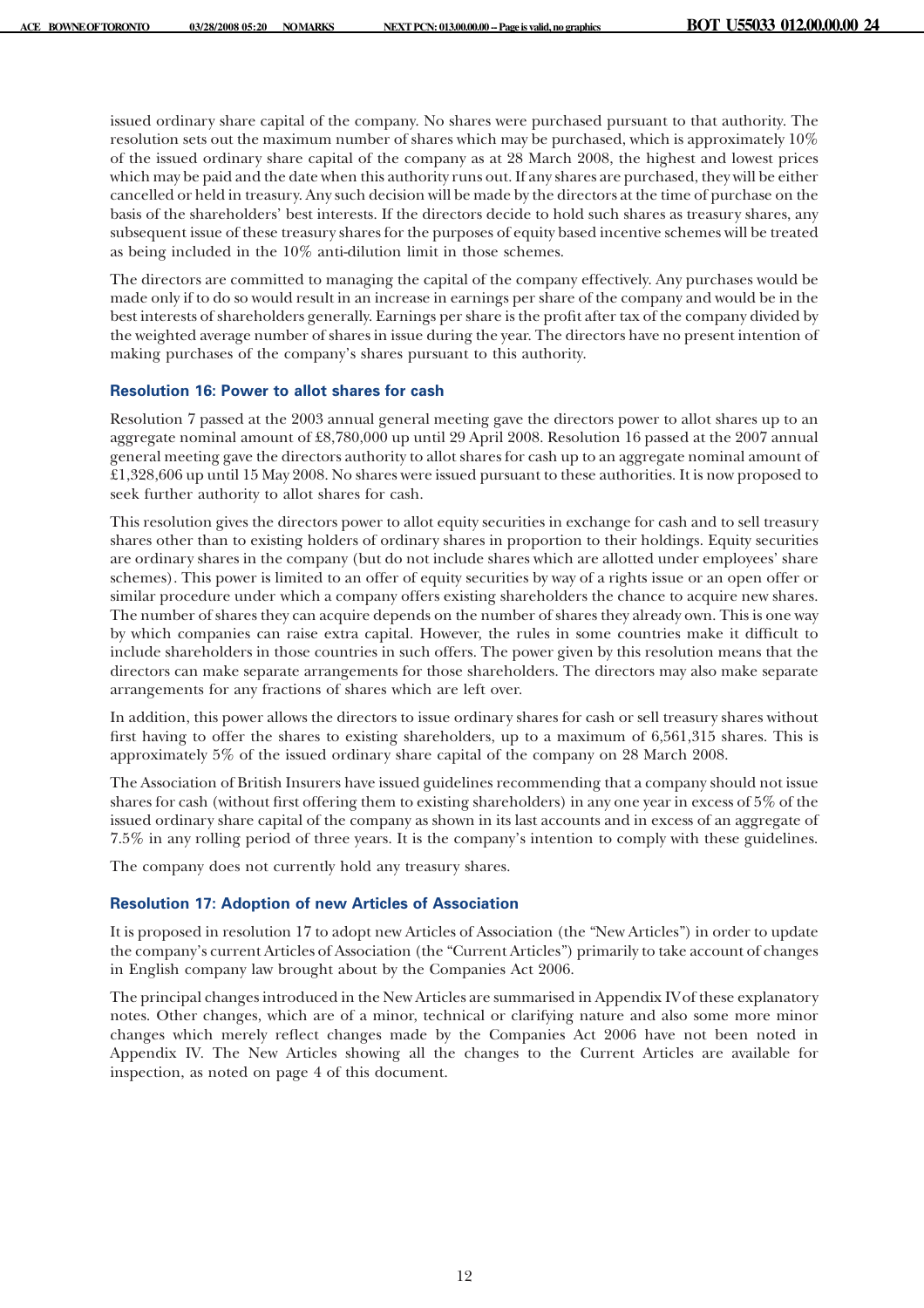# **APPENDIX I**

# **BIOGRAPHICAL DETAILS OF THE DIRECTORS STANDING FOR APPOINTMENT AND RE-APPOINTMENT**

# **Chris Gillespie**

Managing Director, Consumer Credit Division, age 45

Qualified as a certified accountant and joined Provident Financial in May 2007 as Managing Director, Consumer Credit Division and was appointed to the board in July 2007. He initially joined Barclays in 1979, where he rose to hold a number of senior positions, including Director of Consumer Lending from 2000 to 2002. He then moved to HFC Bank as Group Director before joining Bradford & Bingley in 2005 as Group Lending Director. Chris is a non-executive director of British Eventing Ltd. He is a member of the executive committee.

# **Manjit Wolstenholme**

Independent non-executive director, age 43

After qualifying as a chartered accountant with PricewaterhouseCoopers, she spent 13 years with Dresdner Kleinwort, latterly as co-head of investment banking. She was a partner at Gleacher Shacklock from 2004 to 2006 and is a non-executive director of Capital and Regional plc. She joined the board of Provident Financial in July 2007. She is chair of the audit committee and a member of the nomination committee, remuneration committee and risk advisory committee.

## **Andrew Fisher**

Finance Director, age 50

Qualified as a chartered accountant in 1983, having graduated in economics and accounting. He joined Provident Financial in May 2006 as Finance Director and was appointed to the board. Prior to this appointment, he held the position of Finance Director at Premier Farnell plc for 11 years. He was previously a partner at Price Waterhouse. He is a member of the executive committee and the risk advisory committee.

# **John Maxwell**

Senior independent non-executive director, age 63

Qualified as a chartered accountant in 1967. He joined the board of Provident Financial in 2000. He is a non-executive director of Royal and Sun Alliance Insurance Group PLC, London Finance and Investment Group PLC, Homeserve plc and the Royal Automobile Club Ltd. He is chairman of the remuneration committee and a member of the audit committee, the nomination committee and the risk advisory committee.

## **John van Kuffeler**

Non-executive Chairman, age 59

Graduated with a degree in economics and qualified as a chartered accountant in 1973. He joined Provident Financial in 1991 as Chief Executive and was appointed Executive Chairman in 1997. He became non-executive Chairman in 2002. He was formerly group Chief Executive of Brown Shipley Holdings PLC. He is Chairman of Huveaux PLC. He is chairman of the nomination committee.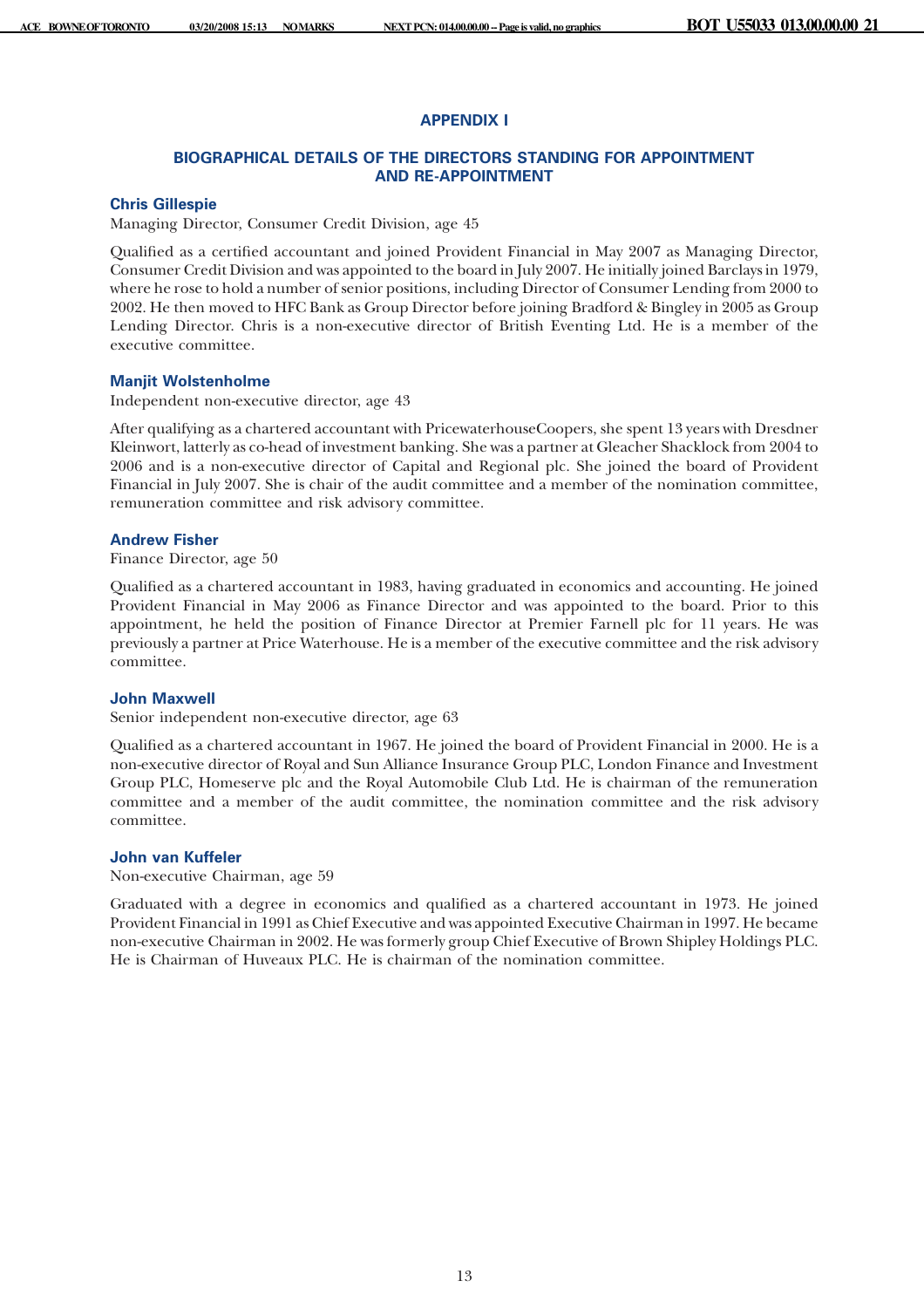# **APPENDIX II**

# **PROPOSED AMENDMENTS TO THE PROVIDENT FINANCIAL LONG TERM INCENTIVE SCHEME 2006 (the "LTIS")**

Paragraphs 1 to 6 below detail the amendments to be made to the Provident Financial Long Term Incentive Scheme 2006 which would (subject to their adoption by the company's remuneration committee) be effected by the approval of the resolution set out in the notice of Annual General Meeting on pages 5 and 6 of this document.

- 1. In rule 13.1(1) of Part I of the LTIS, by deleting the words, "any of the limits" and replacing the same with the words, "the limit" and by deleting the words, "Rules 13.2 and 13.3" and replacing the same with the words, "Rule 13.2".
- 2. In rule 13.2 of Part I of the LTIS, by deleting the words, "Grant Date" and replacing the same with the words, "Date of Grant".
- 3. In Part I of the LTIS, by deleting rule 13.3.
- 4. In rule 14.1(1) of Part II of the LTIS, by deleting the words, "any of the limits" and replacing the same with the words, "the limit" and by deleting the words, "Rules 14.2 and 14.3" and replacing the same with the words, "Rule 14.2".
- 5. In rule 14.2 of Part II of the LTIS, by deleting the words, "Grant Date" and replacing the same with the words, "Date of Grant".
- 6. In Part II of the LTIS, by deleting rule 14.3.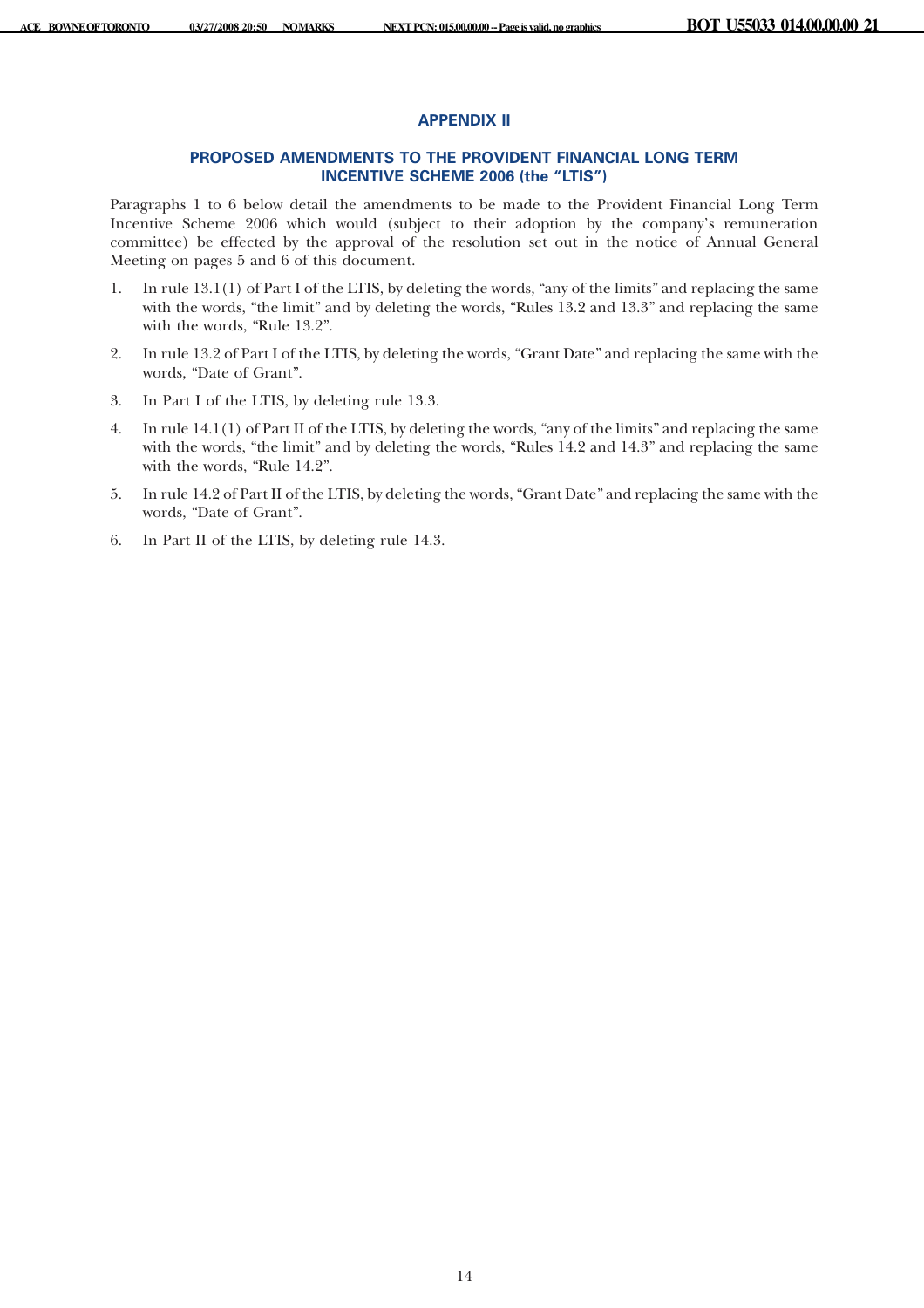## **APPENDIX III**

## **SUMMARY OF THE PROVIDENT FINANCIAL PLC 2007 EMPLOYEE BENEFIT TRUST (the "EBT")**

The EBT was constituted by a trust deed dated 11 September 2007 made between the company and Kleinwort Benson (Jersey) Trustees Limited. The company has appointed Kleinwort Benson (Jersey) Trustees Limited, a professional trustee located in Jersey, to act as the first trustee of the EBT. The company has the power to appoint and remove the trustee of the EBT.

The EBT is a discretionary settlement set up for the benefit of employees and former employees (and their dependents) of the company and its subsidiaries.

The trustee of the EBT may either purchase existing shares in the company in the market or (once the EBT has received shareholder approval) subscribe for new shares in the company. It is proposed that the shares acquired by the trustee of the EBT will be used predominantly to satisfy conditional share awards made pursuant to the Provident Financial Long Term Incentive Scheme 2006; however the trustee may use them to satisfy other options and awards granted pursuant to any other share incentive scheme established by the company.

The maximum number of shares in the company which may be held by the trustee of the EBT at any time may not exceed 5 per cent of the company's issued ordinary share capital at that time (whether acquired by subscription or purchase).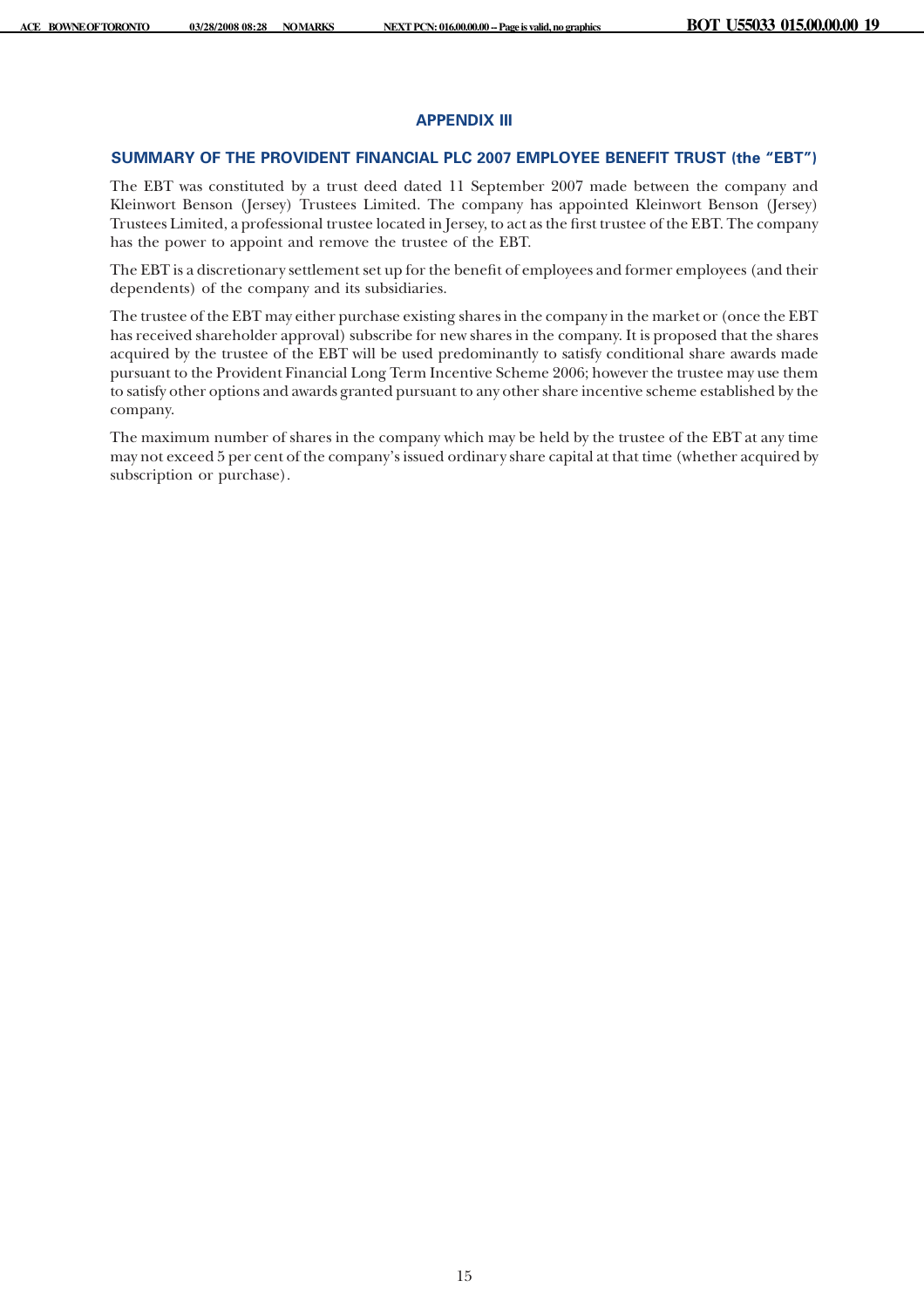# **APPENDIX IV**

# **EXPLANATORY NOTES OF PRINCIPAL CHANGES TO THE COMPANY'S ARTICLES OF ASSOCIATION**

#### **1. Articles which duplicate statutory provisions**

Provisions in the Current Articles which replicate provisions contained in the Companies Act 2006 are in the main to be removed in the New Articles. This is in line with the approach advocated by the Government that statutory provisions should not be duplicated in a company's constitution. Certain examples of such provisions include provisions as to the form of resolutions, the variation of class rights, the requirement to keep accounting records and provisions regarding the period of notice required to convene general meetings. The main changes made to reflect this approach are detailed below.

# **2. Form of resolution**

The Current Articles contain a provision that, where for any purpose an ordinary resolution is required, a special or extraordinary resolution is also effective and that, where an extraordinary resolution is required, a special resolution is also effective. This provision is being removed as the concept of extraordinary resolutions has not been retained under the Companies Act 2006. Further, the remainder of the provision is reflected in full in the Companies Act 2006.

The Current Articles enable members to act by written resolution. Under the Companies Act 2006 public companies can no longer pass written resolutions. These provisions have therefore been removed in the New Articles.

## **3. Convening extraordinary and annual general meetings**

The provisions in the Current Articles dealing with the convening of general meetings and the length of notice required to convene general meetings are being removed in the New Articles because the relevant matters are provided for in the Companies Act 2006. In particular an extraordinary general meeting to consider a special resolution can be convened on 14 days' notice whereas previously 21 days' notice was required and the chairman of a general meeting no longer has a casting vote.

# **4. Votes of members**

Under the Companies Act 2006 proxies are entitled to vote on a show of hands whereas under the Current Articles proxies are only entitled to vote on a poll. The time limits for the appointment or termination of a proxy appointment have been altered by the Companies Act 2006 so that the articles cannot provide that they should be received more than 48 hours before the meeting or in the case of a poll taken more than 48 hours after the meeting, more than 24 hours before the time for the taking of a poll. The New Articles give the directors discretion, when calculating the time limits, to exclude weekend and bank holidays. Multiple proxies may be appointed provided that each proxy is appointed to exercise the rights attached to a different share held by the shareholder. The New Articles reflect all of these new provisions. References to the Provident Financial Company Nominee Scheme have been removed from the articles but the power to appoint a proxy who may speak at a meeting under the Provident Financial Company Nominee Scheme is retained in the New Articles under the articles relating to proxies.

#### **5. Conflicts of interest**

The Companies Act 2006 sets out directors' general duties which largely codify the existing law but with some changes. Under the Companies Act 2006, from 1 October 2008 a director must avoid a situation where he has, or can have, a direct or indirect interest that conflicts, or possibly may conflict with the company's interests. The requirement is very broad and could apply, for example, if a director becomes a director of another company or a trustee of another organisation. The Companies Act 2006 allows directors of public companies to authorise conflicts and potential conflicts, where appropriate, where the articles of association contain a provision to this effect. The Companies Act 2006 also allows the articles of association to contain other provisions for dealing with directors' conflicts of interest to avoid a breach of duty. The New Articles give the directors authority to approve such situations and to include other provisions to allow conflicts of interest to be dealt with in a similar way to the current position.

There are safeguards which will apply when directors decide whether to authorise a conflict or potential conflict. First, only directors who have no interest in the matter being considered will be able to take the relevant decision and, secondly, in taking the decision the directors must act in a way they consider, in good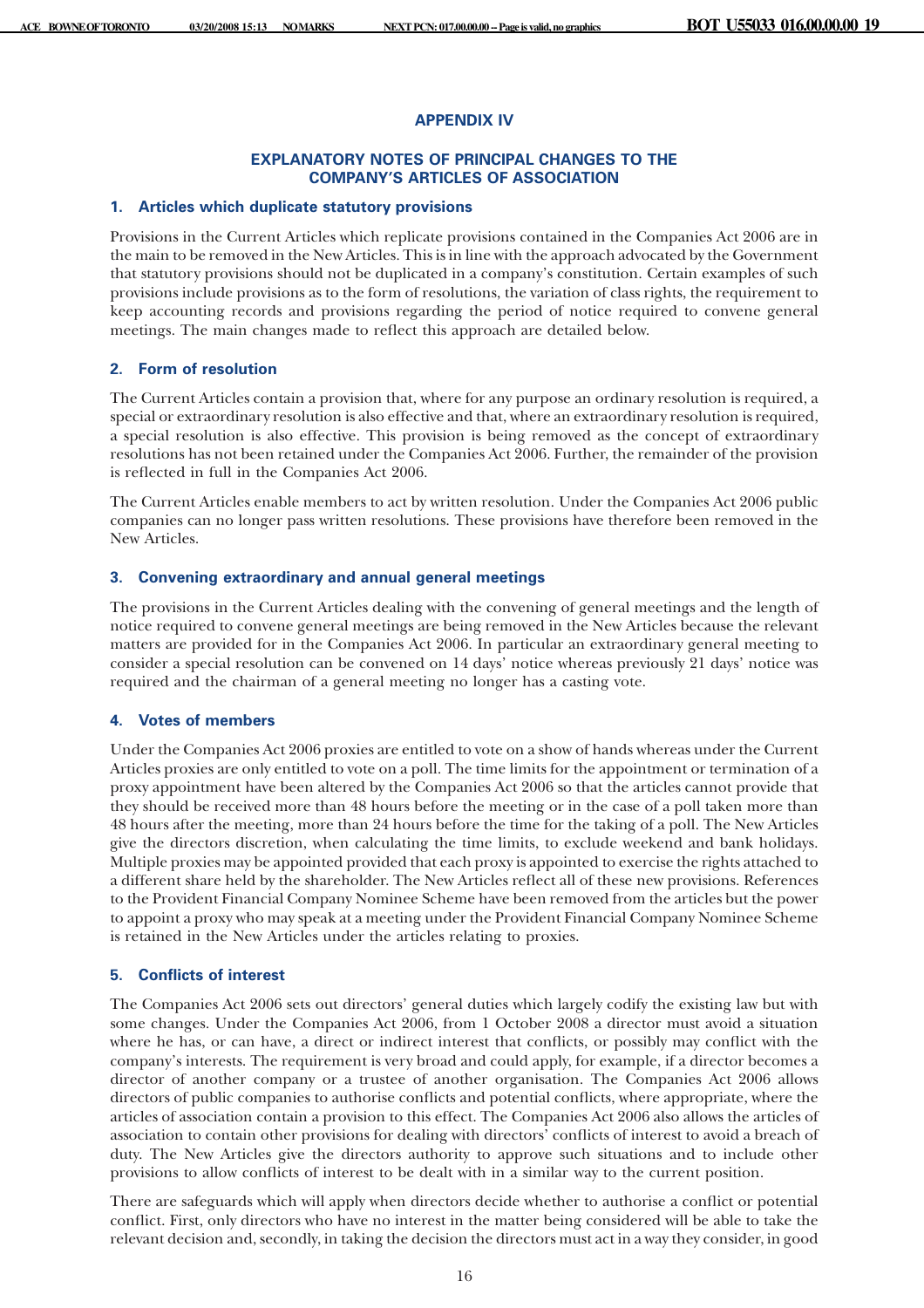faith, will be most likely to promote the company's success. The directors will be able to impose limits or conditions when giving authorisation if they think this is appropriate.

It is also proposed that the New Articles should contain provisions relating to confidential information, attendance at board meetings and availability of board papers to protect a director being in breach of duty if a conflict of interest or potential conflict of interest arises. These provisions will only apply where the position giving rise to the potential conflict has previously been authorised by the directors. It is the board's intention to report annually on the company's procedures for ensuring that the board's powers of authorisation of conflicts are operated effectively and that the procedures have been followed.

## **6. Retirement of directors**

Under the Current Articles, one third of the directors must retire by rotation. This provision has been removed so that the New Articles are aligned with the Combined Code. The New Articles provide that each director should resign but may be re-appointed at least every third AGM as well as at his first AGM following appointment.

# **7. Notice of board meetings**

Under the Current Articles, when a director is abroad he can request that notice of directors' meetings are sent to him at a specified address and if he does not do so he is not entitled to receive notice while he is away. This provision has been removed, as modern communications mean that there may be no particular obstacle to giving notice to a director who is abroad.

#### **8. Records to be kept**

The provision in the Current Articles requiring the board to keep accounting records has been removed as this requirement is contained in the Companies Act 2006.

#### **9. Distribution of assets otherwise than in cash**

The Current Articles contain provisions dealing with the distribution of assets in kind in the event of the company going into liquidation. These provisions have been removed in the New Articles on the grounds that a provision about the powers of liquidators is a matter for insolvency law rather than the articles and that the Insolvency Act 1986 confers powers on the liquidator which would enable it to do what is envisaged by the Current Articles.

# **10. Communications with members**

Provisions of the Companies Act 2006 which came into force in January 2007 enable companies to communicate with members by electronic and/or website communications. The New Articles continue to allow communications to members in electronic form and, in addition, they also permit the company to take advantage of the new provisions relating to website communications. Before the company can communicate with a member by means of website communication, the relevant member must be asked individually by the company to agree that the company may send or supply documents or information to him by means of a website, and the company must either have received a positive response or have received no response within the period of 28 days beginning with the date on which the request was sent. The company will notify the member (either in writing, or by other permitted means) when a relevant document or information is placed on the website and a member can always request a hard copy version of the document or information.

In general, articles relating to communications with members have been updated. In particular, as well as the electronic and web communications discussed above, the New Articles include a provision that, if on three consecutive occasions, a document served, sent or supplied is returned undelivered, then the member shall not be entitled to receive notices, documents and other information until he has communicated with the company and supplied a suitable address. This is merely a point of administrative convenience.

# **11. Treasury Shares**

From 1 December 2003, listed companies which buy back their own shares have not been required by law to cancel them. Such shares can be held by such a company as treasury shares and later sold for cash, transferred for the purposes of an employee share scheme or cancelled. The articles have been amended to reflect the possible existence of treasury stock.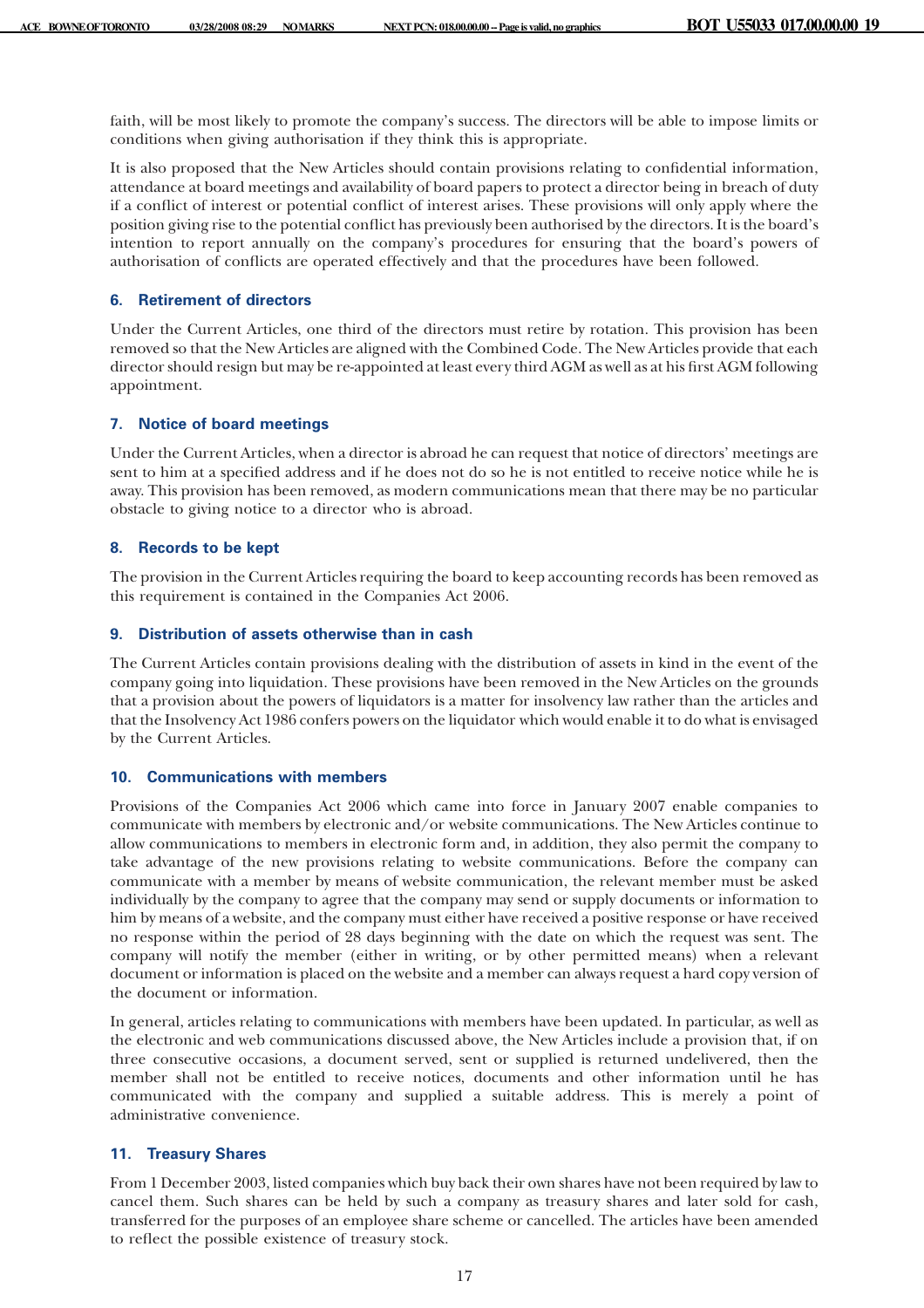# **12. Uncertificated shares**

The New Articles reflect that ownership of shares can be evidenced without share certificates and that such shares can be transferred through an electronic settlement system.

## **13. General**

Generally the opportunity has been taken to bring clearer language into the New Articles and in some areas to conform the language of the New Articles to that used in the model articles for public companies produced by the Department for Business, Enterprise and Regulatory Reform.